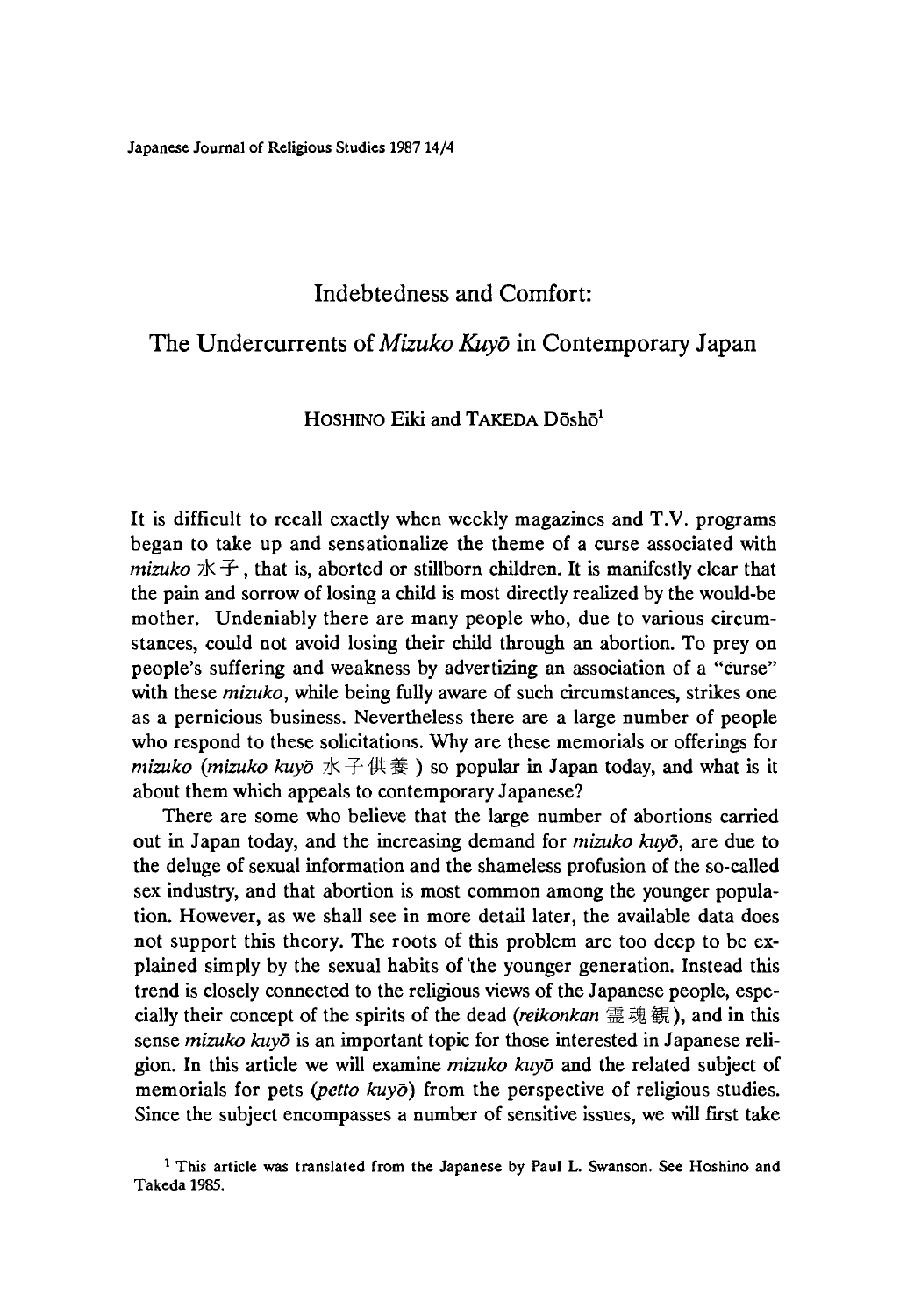a step back and examine the background of this situation.

## *The Japanese Concept of the Spirits of the Dead*

As we have already mentioned, *mizuko kuyd* is closely connected to the Japanese concept of the spirits of the dead. While we cannot fully explicate this topic here, it is the accepted opinion of most scholars that the animistic nature of Japanese religion is an important factor in this concept. We do not intend to discuss here whether animism is the belief which attributes a soul or spirit even to inorganic entities, as defined by the 19th century anthropologist Tylor (1958, Chapter 10), or the belief which attributes some more general "power," including some soul or spirit, even to inorganic entities. Here we are referring to an animism in the later broader sense of attributing an ambiguous "power" to certain objects.

Traditional Eastern religions such as Hinduism in India or Mahayana Buddhism, unlike the monotheism of Christianity or Islam, have an emphatic "animistic" coloring, with strong polytheistic or pantheistic tendencies. The particularly polytheistic Japanese myths are well known, but in this article we are interested more in the relation of *mizuko kuyd* to Japanese Buddhism. On this point Nakamura Hajime says:

For the Japanese of old, even the grasses and trees had a spirit *(seishin* 精神), and it was generally believed that these inanimate objects could become enlightened and thus be saved. In other words, the idea that even "non-sentient" *(hijo* 非 情 ) objects could attain Buddhahood, based on the Tendai concept of the ultimate reality of all existences *(shoho jisso* 諸法実相),was very strong in Japan.

. . . The idea of attributing a spirit to even grasses and trees can be found in Indian Buddhism. . . . However, according to many Indian philosophies, living beings attain liberation through knowledge *(vidya)*, and the idea that grasses and trees could attain enlightenment was not developed (Nakamura 1961, p. 18).

This idea was traditionally expressed through such phrases as "the grasses, trees, and land all without exception attain Buddhahood" *(somoku kokudo shikkai jobutsu* 草木国土 悉皆成仏)and "the mountains and rivers and grasses and trees all have the buddha nature" (sansen somoku shitsu'u *bussho* 山川早木悉有仏性). Even non-sentient entities such as grasses and trees or mountains ana rivers can attain Buddhahood; how much more so can sentient beings. This is the ultimate expression of the Buddhist belief that "all sentient beings have the buddha nature." Of course this "buddha nature" is not, Buddhologically speaking, equivalent to the spirit which is pacified through *mizuko kuyd,* because at least this spirit is the spirit of the dead. However, it is very doubtful that this academic distinction was regarded as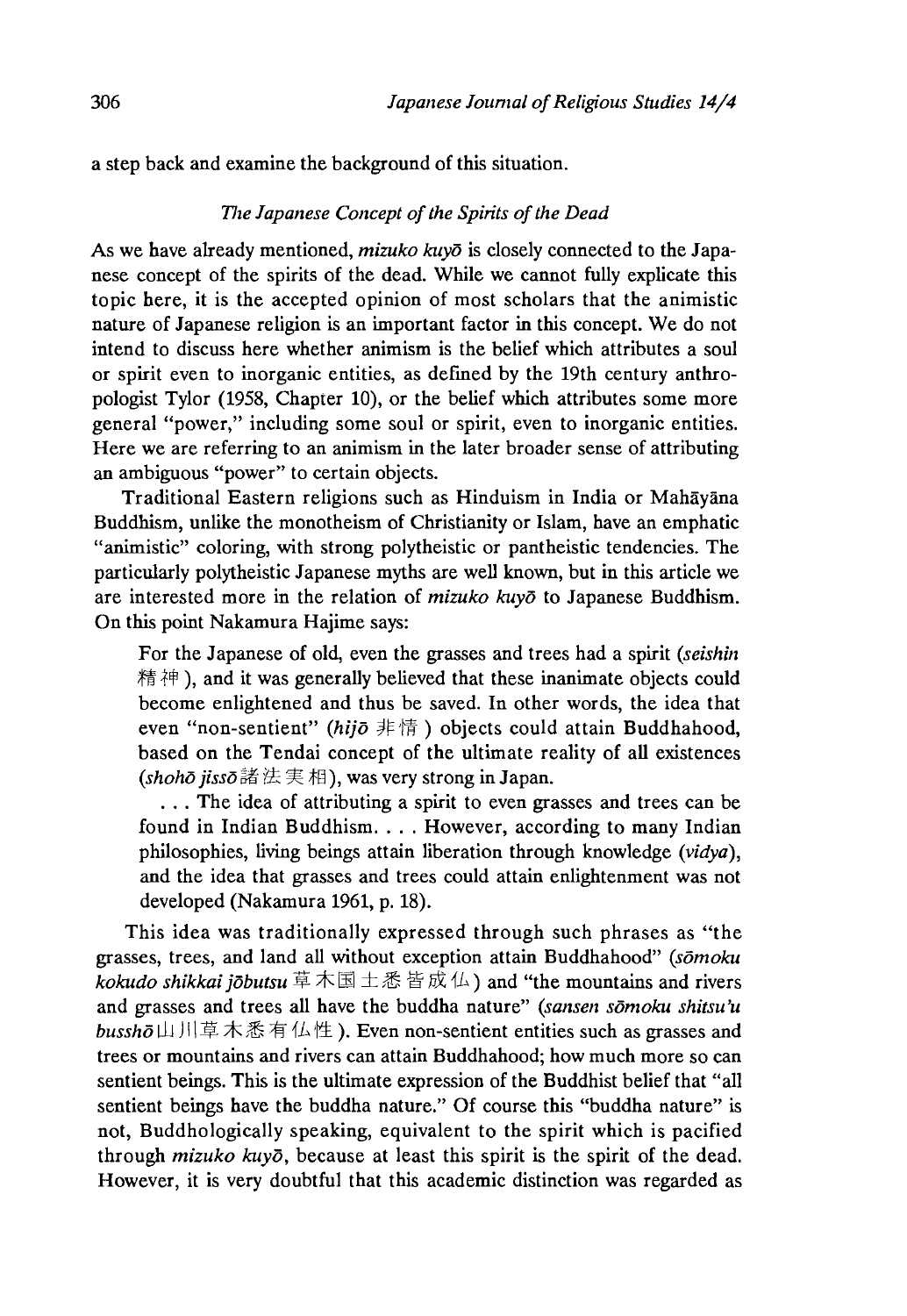important by the general populace.

The fact that the framework for allowing this sort of development was provided by Buddhism does not mean that Buddhism generally handled the memorials for the spirits of the dead as in the present from an early historical period. It is well known that from the time before the introduction of Buddhism the Japanese felt an intense aversion toward corpses or anything associated with death, and that there were many taboos associated with death. Death was a central item in the list of defilements. Neither Shinto nor other elements of folk religion would deal with the bodies of the dead, whether they were those of human beings or animals, and even today anything associated with death is taboo to a Shinto shrine. No one in mourning can participate in a shrine ceremony.

In the case of contemporary Japan, one can get the impression that Buddhism has acquired exclusive rights for handling matters associated with the dead. Some may think that this was always the case for Buddhism in Japan, but this opinion is mistaken. It is now believed that the common people in Japan around the 7th century did not bury their dead in graves but rather discarded corpses by the side of the road (Shimode 1972, p. 14). During the mid-Heian period, a story is told of Fujiwara no Tadahira (880-949), the head of the northern branch  $(hokke \, 1 \, \overline{\otimes})$  of the Fujiwara family, who once visited his father Mototsune's (826-891) grave and mentioned that the graves or his grandfather-in-law Yoshifusa (804-872) and his ancestor Uchimaro were also nearby, but that he himself was not sure exactly where they were. At the time Fujiwara Tadahira was at the peak of his powers, one who held posts such as the *dajō daijin* 太政大臣 and *kanpaku* 関白. Even such a man as this was not sure of the location of the family graves. It is clear that even members of high society like him were not particularly zealous in honoring their ancestors (Takatori 1969, p. 29).

It was not until the late Kamakura and Muromachi periods (13th—14th centuries) that Buddhism begin to play a role among the common people in providing funeral and memorial services. According to Takeda, most of the ordinary temples in Japan were either founded or restored after A.D. 1501. Even those which claim to have been "restored" have no clear records before this time, and it is safe to say that there were no permanent resident priests in these temples before the time of their "restoration" (Takeda 1971, Chapters 1-4). If it is truly the case that Buddhist priests did not settle down in village temples around Japan until the 16th century, it must have been from this time that Japanese in general began to perform funeral services, and to diligently observe memorial rites for their ancestors. It was on this basis that the Edo shogunate found it easy to establish the family temple system *(terauke seido* 寺請制度). The relationship between Buddhism and the general populace, supported by the central pillar of funeral services and ancestral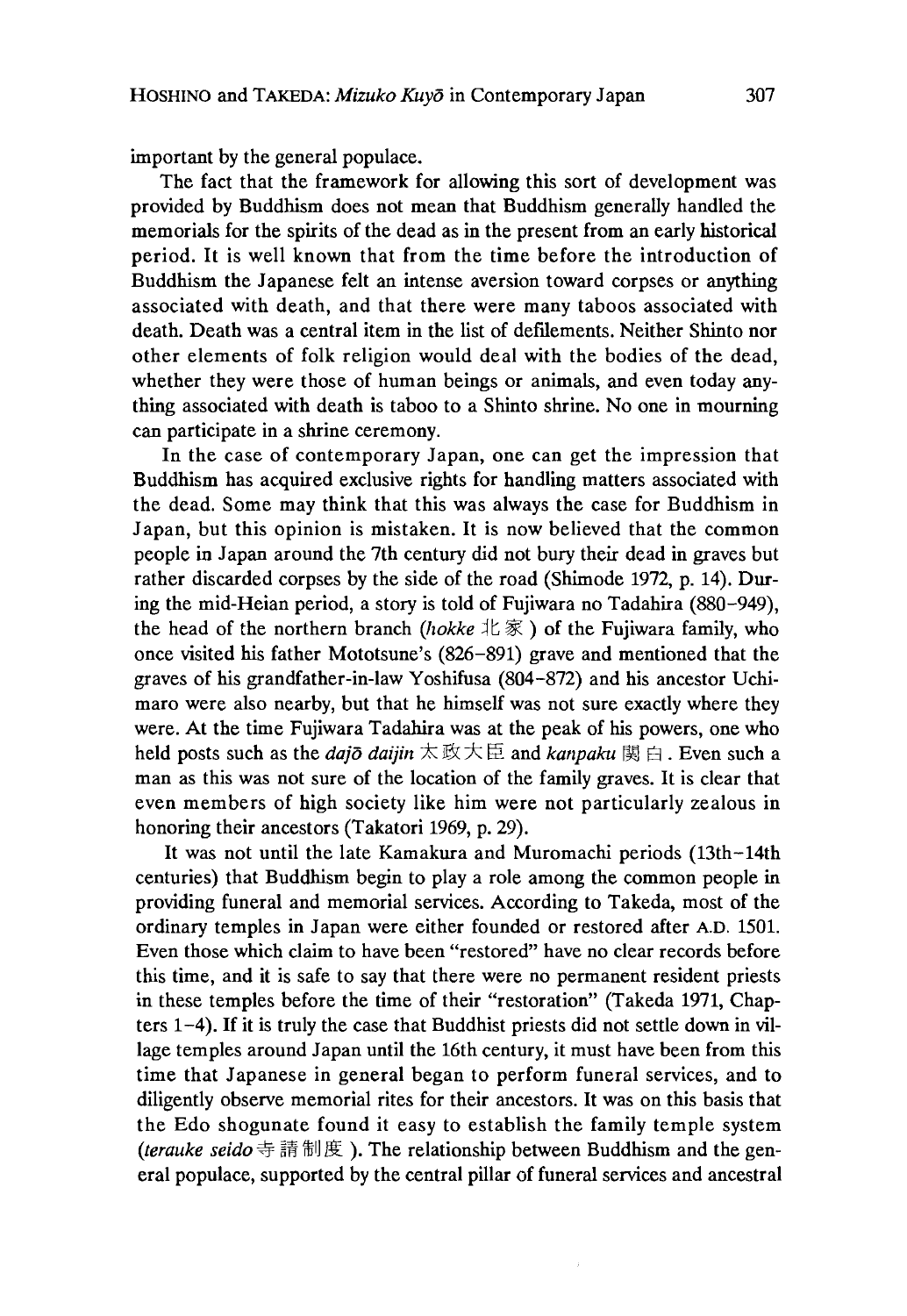rites has thus continued to this day, despite anti-Buddhist government policies such as the forceful separation of Shinto and Buddhist elements *(shinbutsu bunri* 神仏分離 )after the Meiji Restoration (late 19th century). The Meiji constitution, based on the patrilineal system, has passed into history, and there was talk for a while after the Pacific War that under the new democratic constitution such ancestral rites would disappear, taking with them the Buddhism which depends on such activity to survive. However, this prediction has not materialized, and even today there is no sign that the Japanese concern for their ancestral spirits has diminished.

#### *Spirits and Their Memorials*

Buddhism in Japan today is so closely affiliated with ancestral rites that it is often called "funerary Buddhism" *(soshiki bukkyo* 葬式仏教). That does not mean that all spirits of the dead are treated in the same way. Two good examples are the spirits of the *mizuko* and the spirits of dead children. *Mizuko* refers to children who die shortly after birth and fetuses who are stillborn (including both natural miscarriages and "artificial" abortions). "Children" refers to those of seven years of age or younger.

The spirits of the *mizuko* and dead children were, in traditional Japanese society, not treated the same as the spirits of dead adults. Chiba and Otsu have written extensively about the differences in funerary rites for these different subjects. It was not only the funerary rites which were different. In general, graves were not built for *mizuko* or children and there were no memorial services held for them in particular. In some parts of the country, however, there were separate graveyards for children called *kobaka* コ パ 力 . One can also find such customs as the placing of sardines or some other fish in the mouth or in the casket of the *mizuko* or chila before burial. According to Chiba and Otsu, however, the purpose of this practice was to prevent the *mizuko* or child from "attaining Buddhahood" after death and to allow them to be reborn in this world (1983, pp. 20-24, pp. 137-142).

In any case, it is undeniable that throughout Japan the spirits of dead children and *mizuko* were handled differently than the spirits of adults. One example of this point is the practice of having the village *nenbutsu* association *{nenbutsu kd 念仏講)* perform a funeral service for a dead child rather than calling a Buddhist priest from the temple. It is also not unusual to place the "ancestral" tablets of the dead children and *mizuko* under rather than on the shelves of the *shoryodana* 精霊棚 during *o-bon*  $\ast$  盆. The offerings to these spirits are also placed under rather than on this ancestral shelf.

We have mentioned above how in Japanese Buddhism not only sentient beings but also non-sentient beings possess the buddha nature. The custom of offering memorials for inanimate objects such as dolls *(ningyd kuyd* 人形 供養) or needles (hari kuyō 针供養), or for victims of one's profession such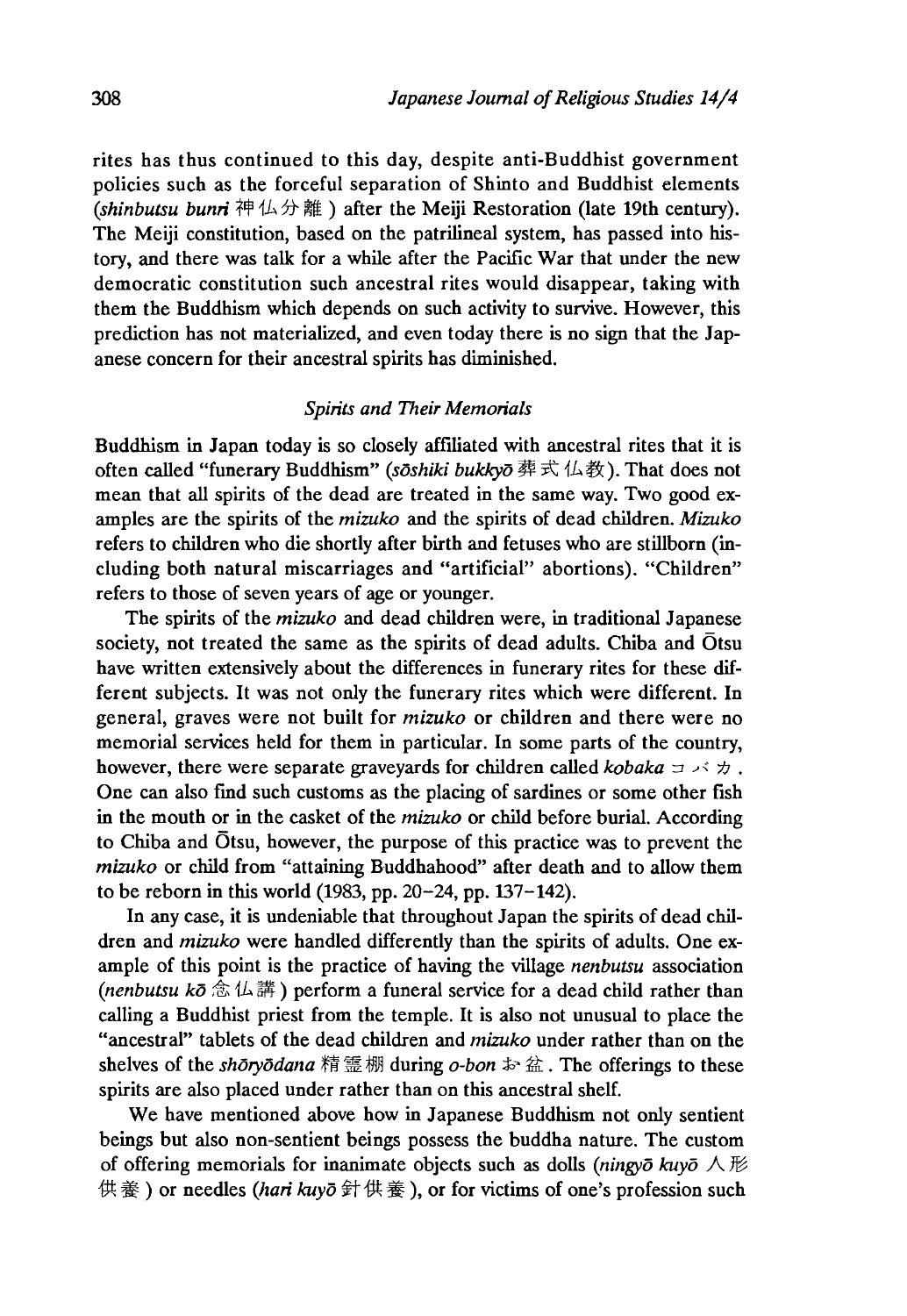as eels *(unagi kuyo*賴供養)or whales *(kujira kuyd*蘇供養)reveals the Japanese belief that such beings, whether animal or inanimate, have some sort of "spirit" *{reikon* 霊魂)or "soul" *(tamashii* たましい). Chart I is an attempt to categorize "spirits" on the basis of such memorial rites (or, more specifically, as the objects of memorial rites performed under the aegis of Japanese Buddhism).

| Chart I. Types of Spirits          |                |                                                                                                                                                                 |  |  |  |  |  |
|------------------------------------|----------------|-----------------------------------------------------------------------------------------------------------------------------------------------------------------|--|--|--|--|--|
| human spirits                      | uenrei         | has a direct descendant who<br>performs ancestral rites                                                                                                         |  |  |  |  |  |
|                                    | muenrei        | has no direct descendant<br>to perform ancestral rites, e.g.<br>people who suffered an un<br>natural death ( $\bar{o}$ shi横死),<br>mizuko, or stillborn children |  |  |  |  |  |
| spirits of<br>sentient beings      | animal spirits | domesticated and work animals,<br>laboratory animals, hunted<br>game, pets                                                                                      |  |  |  |  |  |
|                                    | fish spirits   | fish caught or farmed for<br>consumption                                                                                                                        |  |  |  |  |  |
|                                    | others         | insects and other bugs                                                                                                                                          |  |  |  |  |  |
| spirits of non-<br>sentient beings |                | needles, dolls, and so forth                                                                                                                                    |  |  |  |  |  |

*Uenrei* 有縁霊, the spirits of those who have some relations left in this world to perform their ancestral rites, are the normal, most common type of human spirit. Having lived a full life, this spirit has descendants who after one's death will perform the proper rites. It will thus become an ancestral spirit who protects its descendants. As Yanagita Kunio has shown in his work on *Senzo no hanashi 先祖*の話(Tales of the ancestors, 1973 pp. 1-152), this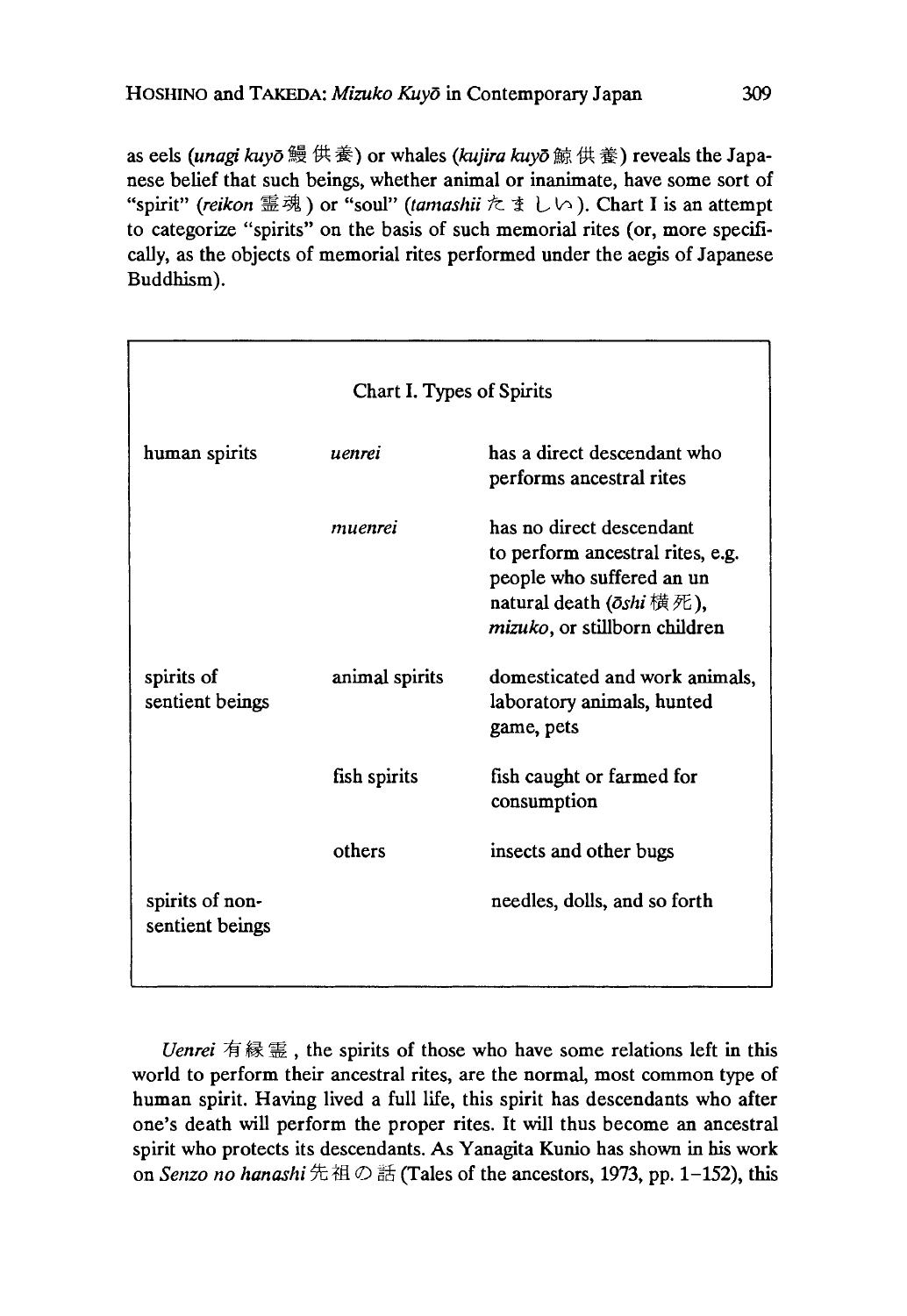is the "normal" ancestral spirit of the Japanese.

The *muenrei* 無縁霊 (spirits with no relations) are the opposite of the *uenrei*. They have no direct descendants to perform rites for them. It was believed that as a result these spirits could become vindictive *(onryo* 怨 霊 ) and bring about misfortune to those still living in this world. However, as we mentioned above, the *muenrei* of those who died as adults and those of children and *mizuko* were traditionally handled differently.

The spirits of animals were traditionally handled through special memorial ceremonies for animals. In such cases, the animals being memorialized were invariably those which had performed some useful service for human beings. Examples would include the memorials for cows and horses by farmers or horse traders; memorials for fish, porpoises, or whales by fishermen or whalers; or mounds *(senbikizuka*  $\pm \mathbb{E} \mathbb{K}$ ) built by professional hunters in honor of their game. Each of these involved certain ceremonies to be performed by a Buddhist priest, and often included the establishment of a memorial tower or mound.

Companies and research facilities use a large number of guinea pigs and other small animals for scientific experiments. Many companies perform a regular memorial ceremony, usually once a year, in honor of these animals. There are many towers built as memorials to animals in the famous graveyard on Mt. Kōya, the headquarters of the Shingon school.

In contrast to the longer tradition of memorializing all these animals, memorial services for pets is a recent phenomenon. These pets do not perform a useful service to their owners in the traditional sense. They are not work animals. In the past, dogs performed various services, such as that of a watch-dog, and cats were kept to catch mice, and thus to a certain degree were "economic animals." Modern pets, however, play a different role. The recent use of the English loan word *"petto"* for pets signifies the change in status for these animals from a traditional, economically useful role, to that of a "humanized" role as a member of the family. In fact, *"petto"* has become a Japanese word and the traditional word for pet in Japanese is already obsolete.

Memorial services for fish are commonly performed by fishermen. A fishing village almost certainly has a stone memorial tower or monument dedicated to the fish which have been captured and killed. The more traditional Buddhist ceremony of releasing captured birds or fish (hōjō-e 放生会) is closely related to this practice.

The memorial tower for white ants on Mt. Kōya is the most famous example of memorials for insects or other bugs. This tower was built by a major company involved in the extermination of white ants. For most people these white ants are harmful vermin, but for exterminators it is possible to say that they are a source of business and thus indirectly beneficial entities.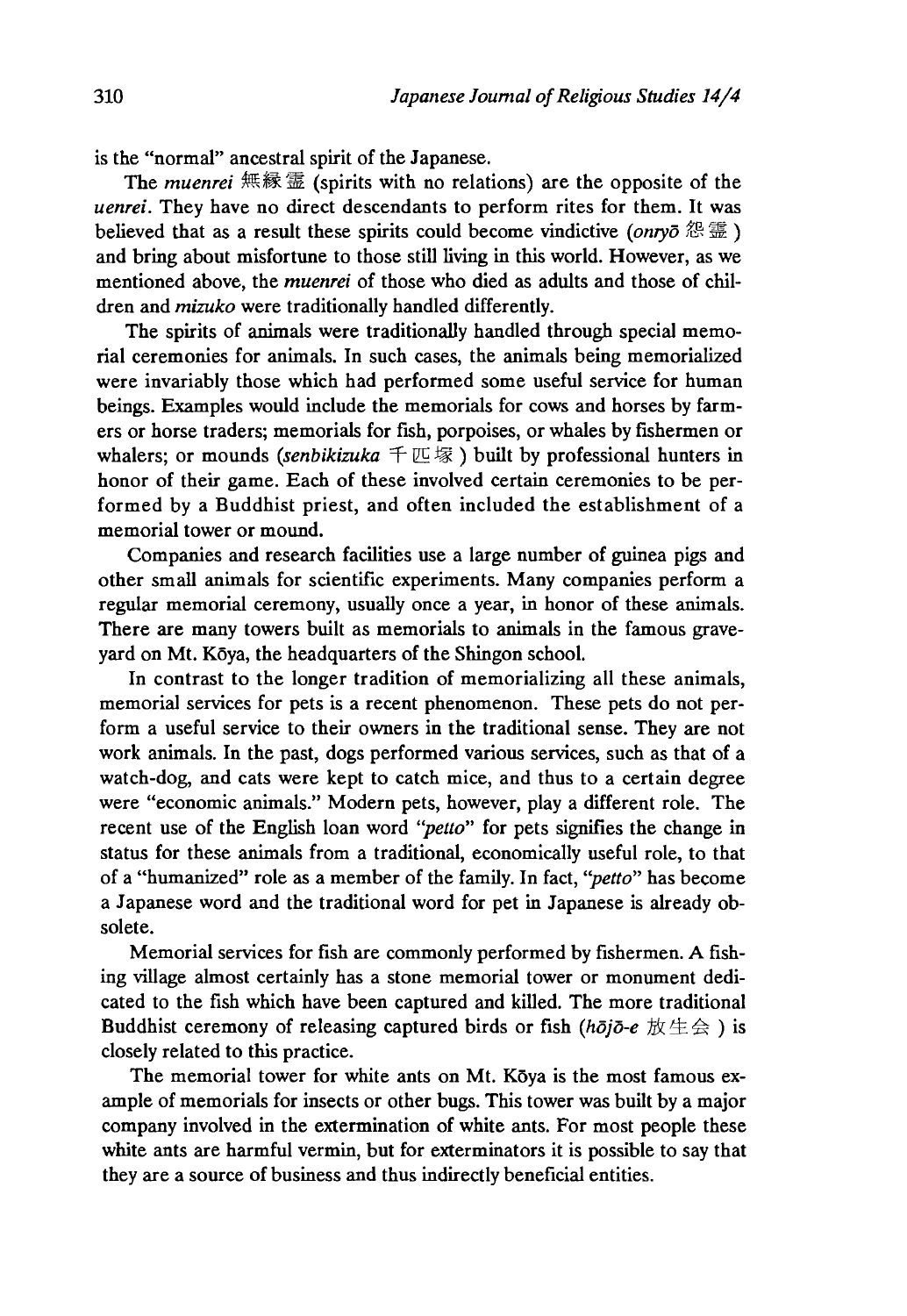| Year | Total     | Under 20 | $20 - 24$ | $25 - 29$ | $30 - 34$ | $35 - 39$ | $40 - 44$ | $45 - 49$ | Over 50 | Unknown |
|------|-----------|----------|-----------|-----------|-----------|-----------|-----------|-----------|---------|---------|
| 1955 | 1,170,143 | 14,475   | 181,522   | 309,195   | 315,788   | 225,152   | 109,652   | 13,027    | 268     | 1,064   |
| 1960 | 1,063,256 | 14,697   | 168,626   | 304,100   | 278,978   | 205,361   | 80,716    | 9,650     | 253     | 875     |
| 1965 | 843,248   | 13,303   | 142,038   | 235,458   | 230,352   | 145,583   | 68.515    | 6,611     | 237     | 1.151   |
| 1966 | 808,378   | 15,452   | 136,143   | 226,063   | 220,153   | 141,002   | 61,602    | 6,537     | 211     | 1,215   |
| 1967 | 747,490   | 15,269   | 124,801   | 199,450   | 204,257   | 138,570   | 57,367    | 6,391     | 177     | 1,208   |
| 1968 | 757,389   | 15,668   | 133,206   | 203,004   | 202,307   | 139,320   | 56,495    | 6,030     | 182     | 1,177   |
| 1969 | 744,451   | 14,943   | 137,354   | 201,821   | 192,913   | 135,269   | 54,793    | 6,105     | 166     | 1,087   |
| 1970 | 732,033   | 14,314   | 141,355   | 192,866   | 187,142   | 134,464   | 54,101    | 6,656     | 162     | 973     |
| 1971 | 739,674   | 14,474   | 152.653   | 184,507   | 186,447   | 138,073   | 56,379    | 6,024     | 197     | 920     |
| 1972 | 732,653   | 14,001   | 148,943   | 181,291   | 186,379   | 137,432   | 57,801    | 5,668     | 153     | 985     |
| 1973 | 700,532   | 13,065   | 134,053   | 177,748   | 179,887   | 131,010   | 57,658    | 5,985     | 151     | 975     |
| 1974 | 679,837   | 12,261   | 119,592   | 177,639   | 181,644   | 125,097   | 56,737    | 5,816     | 127     | 924     |
| 1975 | 671,597   | 12,123   | 111,468   | 184,281   | 177,452   | 123,060   | 56,634    | 5,596     | 208     | 775     |
| 1976 | 664,106   | 13,042   | 108,187   | 190,876   | 168,720   | 121,427   | 55,598    | 5,386     | 155     | 715     |
| 1977 | 641,242   | 13,484   | 99,123    | 175,803   | 165,923   | 123,832   | 56,573    | 5,774     | 157     | 573     |
| 1978 | 618,044   | 15,232   | 94,616    | 159,926   | 167,894   | 120,744   | 53,431    | 5.614     | 169     | 418     |
| 1979 | 613,676   | 17,084   | 94,062    | 145,012   | 173,976   | 125,973   | 51,521    | 5,228     | 124     | 696     |
| 1980 | 598,084   | 19,048   | 90,337    | 131,826   | 177.506   | 123,277   | 50,280    | 5,215     | 132     | 463     |
| 1981 | 596,569   | 22,079   | 90.525    | 123,825   | 185,099   | 118,528   | 50,724    | 5,246     | 141     | 402     |

Chart II. Annual Abortions by Age Group 1955 1960,1965-1981

| Chart III. Percentages of Abortions by Age Group | 1981 |
|--------------------------------------------------|------|
|                                                  |      |

|                                                                                                                                                                                                                                                  |           |                |           | __        | __        |           |        |
|--------------------------------------------------------------------------------------------------------------------------------------------------------------------------------------------------------------------------------------------------|-----------|----------------|-----------|-----------|-----------|-----------|--------|
| Under 20<br><b>The Contract of Contract of the Contract of The Contract of The Contract of The Contract of The Contract of The Contract of The Contract of The Contract of The Contract of The Contract of The Contract of The Contract of T</b> | $20 - 24$ | $25 - 29$<br>. | $30 - 34$ | $35 - 39$ | $40 - 44$ | $45 - 49$ | Over 5 |

Under 20 20-24 25-29 30-34 35-39 40-44 45-49 Over 50 100.0 3.7 15.2 20.8 31.0 19.9 85 0.9 0.0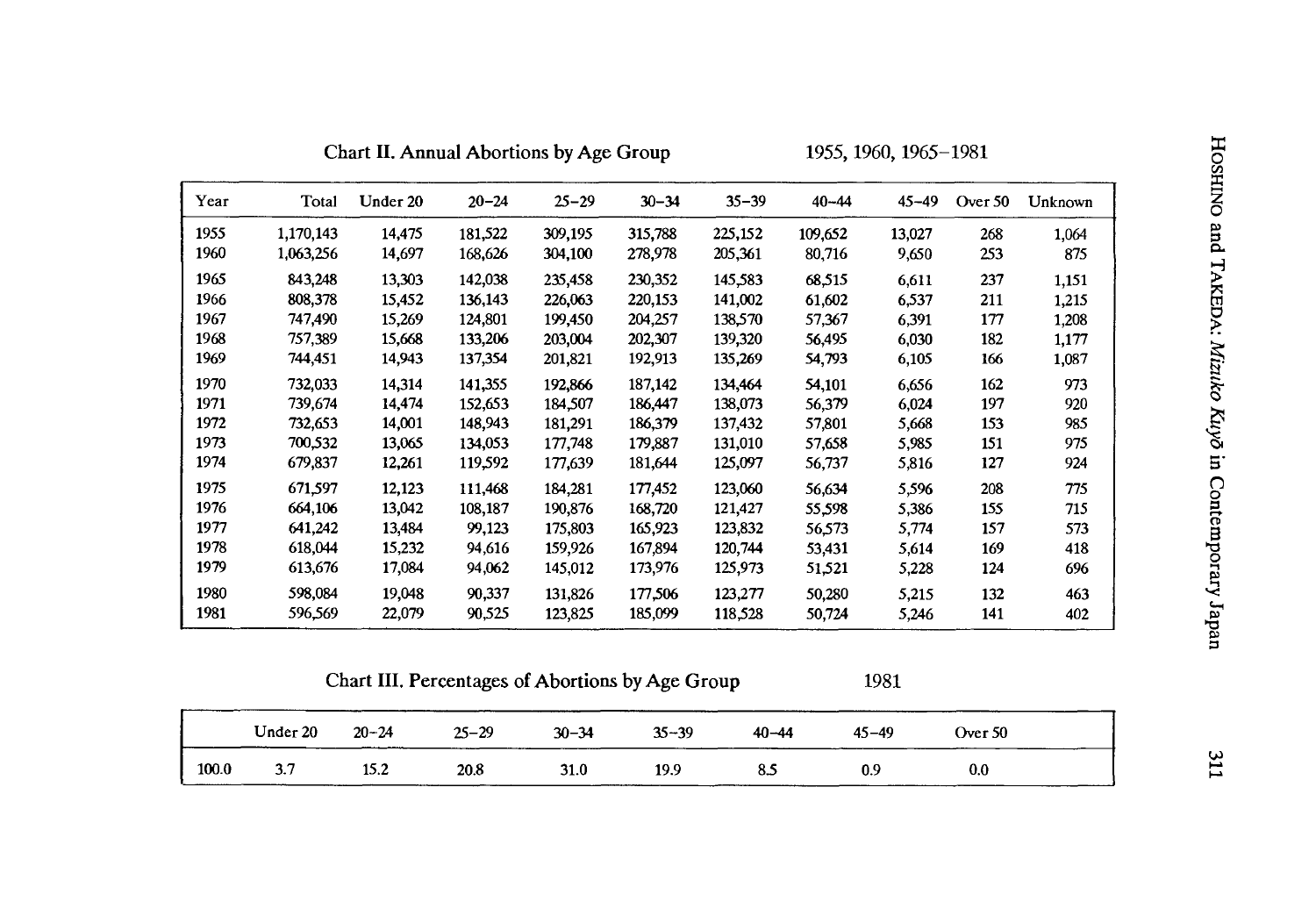Memorial services for needles and dolls have been performed at places such as Sensō-ji 浅草寺 since the Edo period. This type of memorial, such as the one for needles, is often sponsored by those involved in the production of such materials or by professionals who use them in their work.

### *Recent Trends*

As we mentioned in the introduction, the topic of *mizuko kuyd* and the curse associated with *mizuko* is brought up almost weekly in the mass media. Advertisements by temples performing *mizuko kayo* in newspapers and weekly magazines, and those distributed through the mail, reach a peak around the *higan* periods of the spring and fall equinox, when the Japanese traditionally visit the ancestral graves. The practice of *mizuko kuyo* is best represented by the building of *mizuko* Jizō (Skt. Ksitigarbha) statues. The large numbers and energetic activity of those involved in using Jizo include temples specializing in *mizuko kuyd* such as the Shiunzan Jizo-ji, the numerous temples of various Buddhist sects which have traditionally performed *mizuko kuyo* as one of many activities, and the Benten-shū  $\hat{H}$   $\overline{\mathcal{F}}$  which encourages performing *mizuko kuyo* by building an enormous Jizo tower. Recently more and more Buddhist temples are building new *mizuko* Jizo statues and encouraging *mizuko kuyo.* There are also many new religions which, though they do not adopt the form of building *mizuko* Jizo statues, offer comfort from and nullify the guilt and curse associated with the spirit of a *mizuko.*

In light of this religious situation, one has reason to suspect that it is not merely the promiscuous sexual habits of the younger generation leading to increased abortions which accounts for the recent popularity of *mizuko kuyd.* There is no doubt that *mizuko kuyd* is closely related to the Japanese concept of spirits. We will now clarify the contemporary situation with regard to *mizuko kuyō* by comparing it to the infanticide *(mabiki* 間引き) and abortions practiced during the Edo period (16th-19th centuries).

The first point that must be clarified concerns the subject who practices *mizuko kuyo.* Let us take a look at the statistics on abortion compiled by the government under the Eugenics Protection Act 優生保護法(Charts II and III). These statistics are based on official reports submitted by doctors, and it is believed that the actual number of abortions may be dose to twice the reported figures. We are not concerned here with the exact totals, but rather with the percentages and trends according to age groups. Also, it is safe to assume that the age group which experiences the most abortions would be most active in performing *mizuko kuyd.*

Chart II shows the total number abortions according to age group, and Chart III shows the percentage of total abortions according to the same age groups. One striking point is that although the general trend for the past thirty years is for the number of abortions to decline, the trend among women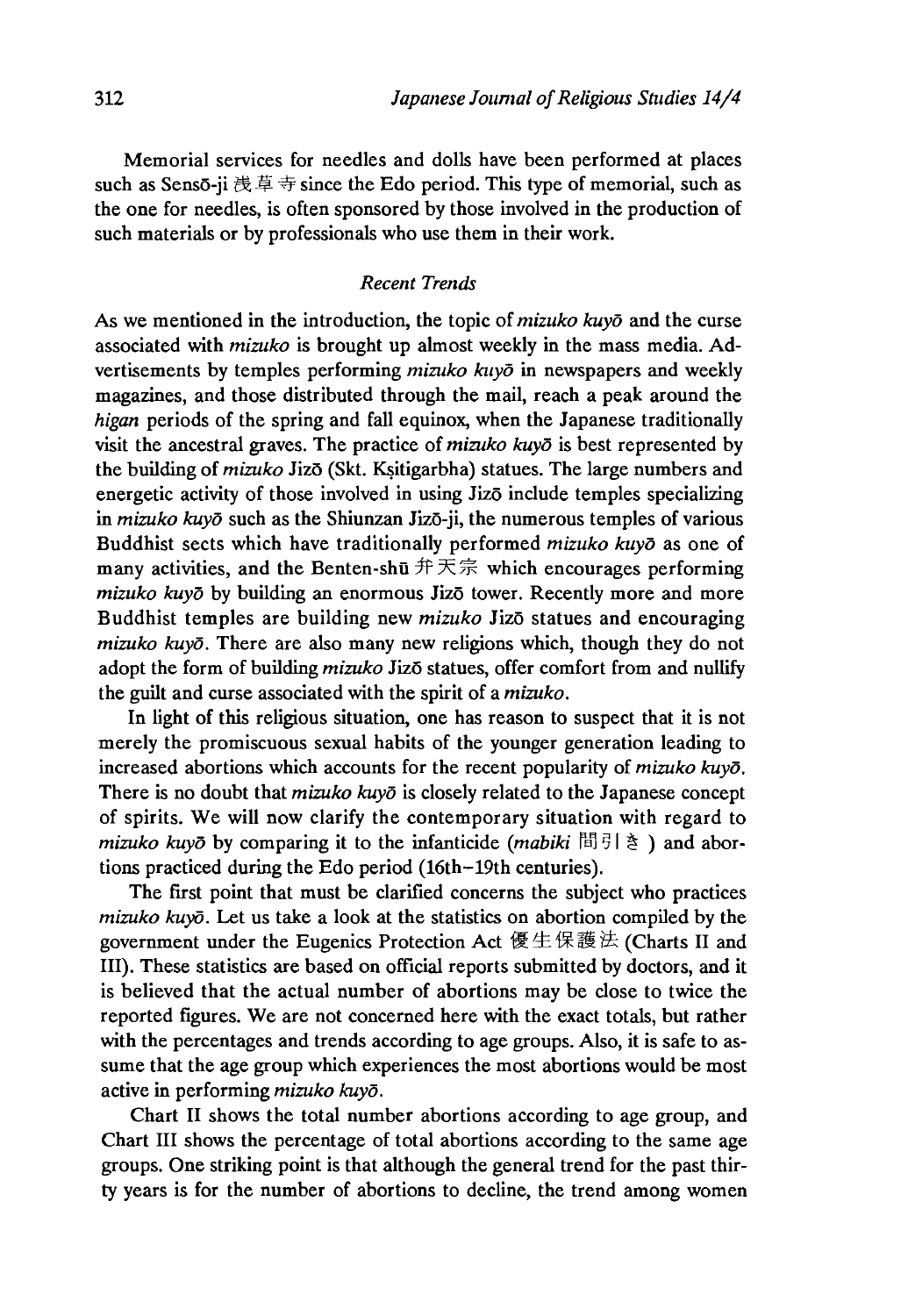30-35 years of age has reversed and the number of abortions by women in this age group has increased steadily since 1977. Abortions had decreased steadily and were about the same number as for those 25-29 years of age, but since 1978 the two groups have headed in opposite directions and now women between the ages of 30-34 have a much larger number of abortions. As for the theory that abortions have increased among young people due to their sexual promiscuity, we can see that the number of abortions by those under twenty years of age has indeed shown a steady increase and topped 20,000 for the first time in 1981. However, this still accounts for only 3.7% of the total number of abortions, and other than the worrisome fact that the numbers are increasing steadily, it cannot be considered the major group involved in having abortions. In fact it is the age group of women around thirty years of age (25-34), the majority of which are probably married women with children, which forms the dominant group of people who have abortions. In 1981 they had 51.8% of the total number of abortions in Japan.

## *Abortions in Traditional and Contemporary Japan*

We have seen that the majority of abortions in Japan are performed on married women. The same could be said of infanticide and abortions during the Edo period. Let us then analyze the differences between the situation of married women in traditional society and those in modern society whose basic unit is the nuclear family:

1 .*Pregnancy,* In traditional society one lived in a closed, communal society. The fact of pregnancy soon became common public knowledge. In contrast, in the contemporary situation pregnancy is an individual or family affair and not a matter of public concern.

2. *Performance of abortion.* In traditional society abortion was performed with what now seems very crude and unreliable methods, often placing the mother in danger of losing her life (see Onshizaidan Aiikukai 1975). Today, under the Eugenics Protection Act, anyone can freely choose to have a safe abortion. The medical techniques have advanced to the point where it is not even necessary to be hospitalized. Therefore, the most important point is that it is possible to keep the fact secret.

3. *Reasons for abortions.* In traditional society infanticide and abortion were common but the reason for this was poverty, and to some extent an act of rebellion by the agricultural class against the feudal order. It is said that this practice was an important factor contributing to stagnation in the increase of population during this time. Chiba and Otsu argue, in contrast, that infanticide was not a common practice but was resorted to only in times of famine or other crisis (1983, pp. 14-110). In either case, infanticide and abortion were silently accepted and justified by society only in times of natural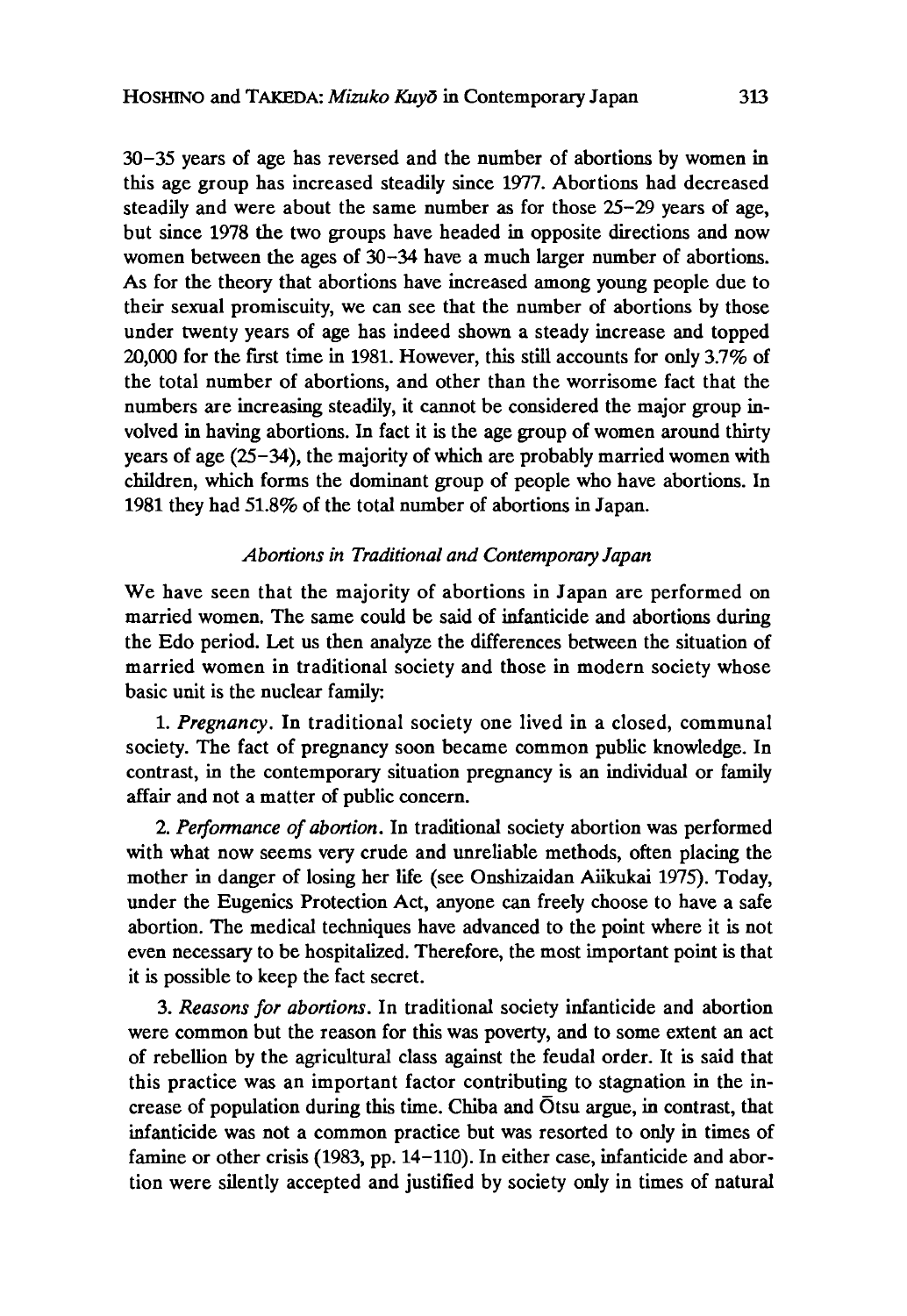calamity or as an unavoidable means of survival.

In modern times abortion is a result of "a strong emphasis on birth control or a general heightening of a preference for fewer children" (Muramatsu 1983, p. 14). Brooks writes of "those persons who seem to abort their children because of self-centered materialistic aspirations" (1981, p. 133). It is a fact that there is no poverty in Japan today (compared with that of the past), and even though people have more than enough of the necessities of life, they constantly seek to improve their economic condition. Since any more than the minimum number of children would hinder this quest, it is commonly believed that many people immediately choose to have an abortion as soon as pregnancy is discovered. In this sense, contemporary abortions are performed for individual reasons, and each must be justified by individuals.

4. *Responsibility for abortions.* It is clear that responsibility for abortions in traditional society was not merely that of the individual. Responsibility was shared by the community in general, or there may not have been any sense of responsibility at all. In contemporary Japan the responsibility must be borne in secret completely by the individual. This is the basis for the feeling of indebtedness (fu no seishinsei 負の精神性) in the title of this article, which will be discussed in more detail later.

5. *The concept of the spirits of children.* According to Chiba and Otsu, in traditional society there were definite differences in funerary practices between those performed for adults and those for children. Since "the life of a newborn child was sent into this world from the spiritual realm of the *kami* (shinrei 神霊)" (1983, p. 37), a Buddhist funeral was denied children, but prayers were added by relatives that they would be reborn in this world. Chiba and Otsu extrapolate the idea that "since the spirit is something which is given by the *kami,* it can be returned in case it is not needed at that time, and received again when it is required" (1983, pp. 141-142). In contemporary Japan, however, there is no belief in a special or different kind of spirit belonging to children. At the risk of being misunderstood, it could be said that children have now been included m the same group as that of adults. The next point is related to this one.

6. *Naming of children.* In traditional society, as mentioned above, children who died under the age of seven were not buried in a grave, and thus lost any further direct connection with the village or temple. This indicates that these children had not yet become full-fledged members of the group or society (Chiba and Otsu 1983, p. 167), and that according to the concept of spirits expressed in section 5, they would have another chance to be reborn and join that society. The particular characteristic of these children, including aborted and stillborn children, was their namelessness. In contemporary Japan, on the other hand, children (including stillborn children) are buried with the same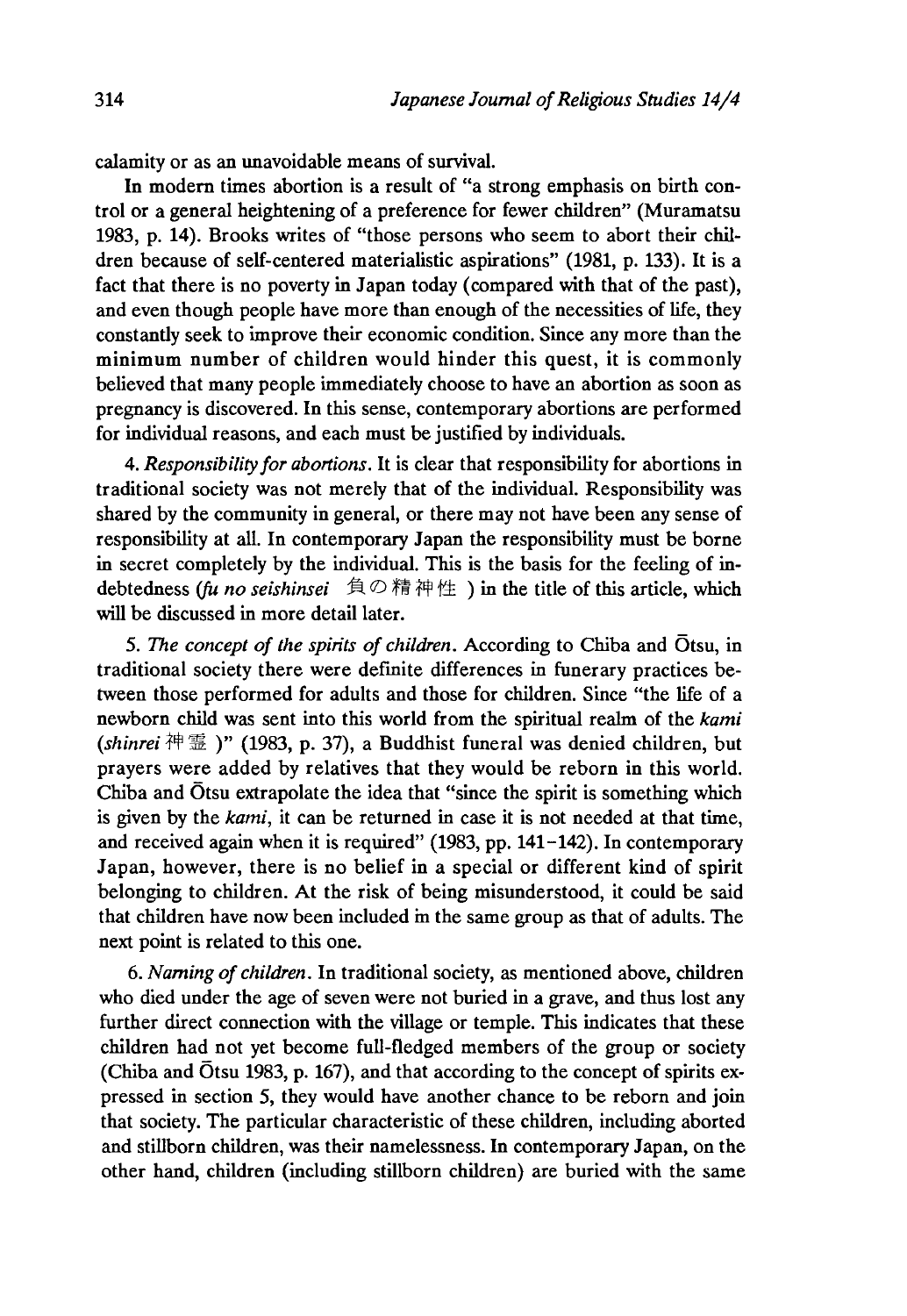formal funeral ceremonies as adults, even though these are admittedly more toned down than a funeral for an adult. Usually posthumous Buddhist names (kaimyō 戒名 or *hōmyō* 法名) are given. A problem arises with aborted children. In general, funeral ceremonies are not performed for them and they are not given posthumous Buddhist names. However, the namelessness of *mizuko* is based on the fact that the abortion was carried out in secret, hidden from society in general. The fact still remains that for the person who aborted the child a life had been harbored in her body and that this life was rejected by her. The memory remains and cannot be easily dismissed. From the perspective of the Japanese concept of life and spirits, the aborted child in contemporary society should have a name.

#### *Abortion and Religion*

In light of the above analysis, there are clearly at least two definite differences between the two societies. These are first, the differences in social system, and second, in the concept of spirits with regard to children. Both of these differences are well illustrated by the attitude taken by these two kinds of societies toward abortion.

The traditional, local community, with its strong interpersonal relationships and restrictive local mores, had a concept of spirits which distinguished between those of adults and those of children. Therefore infanticide and abortion could be justified to some extent among the community as a whole. To that extent the responsibility was also shared by the community, and an individual did not have to bear the burden alone. In addition, the belief that the child could be reborn spared the individual and community from suffering guilt for having performed infanticide or abortion. There is also the fact that the life expectancy of children in general was very uncertain at this time, and the death of a child was easier to accept.

Contemporary society, on the other hand, has evolved more and more, along with increasing industrialization and urbanization, toward being centered around small families and the nuclear family. Now abortions are carried out in a milieu wherein the spirits of adults and children are not distinguished, and so the aborted child is considered a living entity entitled to life. In such a society the individual seeks to have an abortion alone ana in secret, and thus must also bear the responsibility alone and in secret. It is this situation in which a conscientious person will suffer self-recrimination and a feeling of indebtedness. As Ono has written, "Instead of the offering of a memorial for all spirits (in the traditional local community) in which the unhappiness and suffering of others, and one's own distress, is shared, could it not be said that the popularity of *mizuko kuyd* is an individualization of suffering?" (1982, p. 25)

Given this structure of contemporary society, the causes for the popularity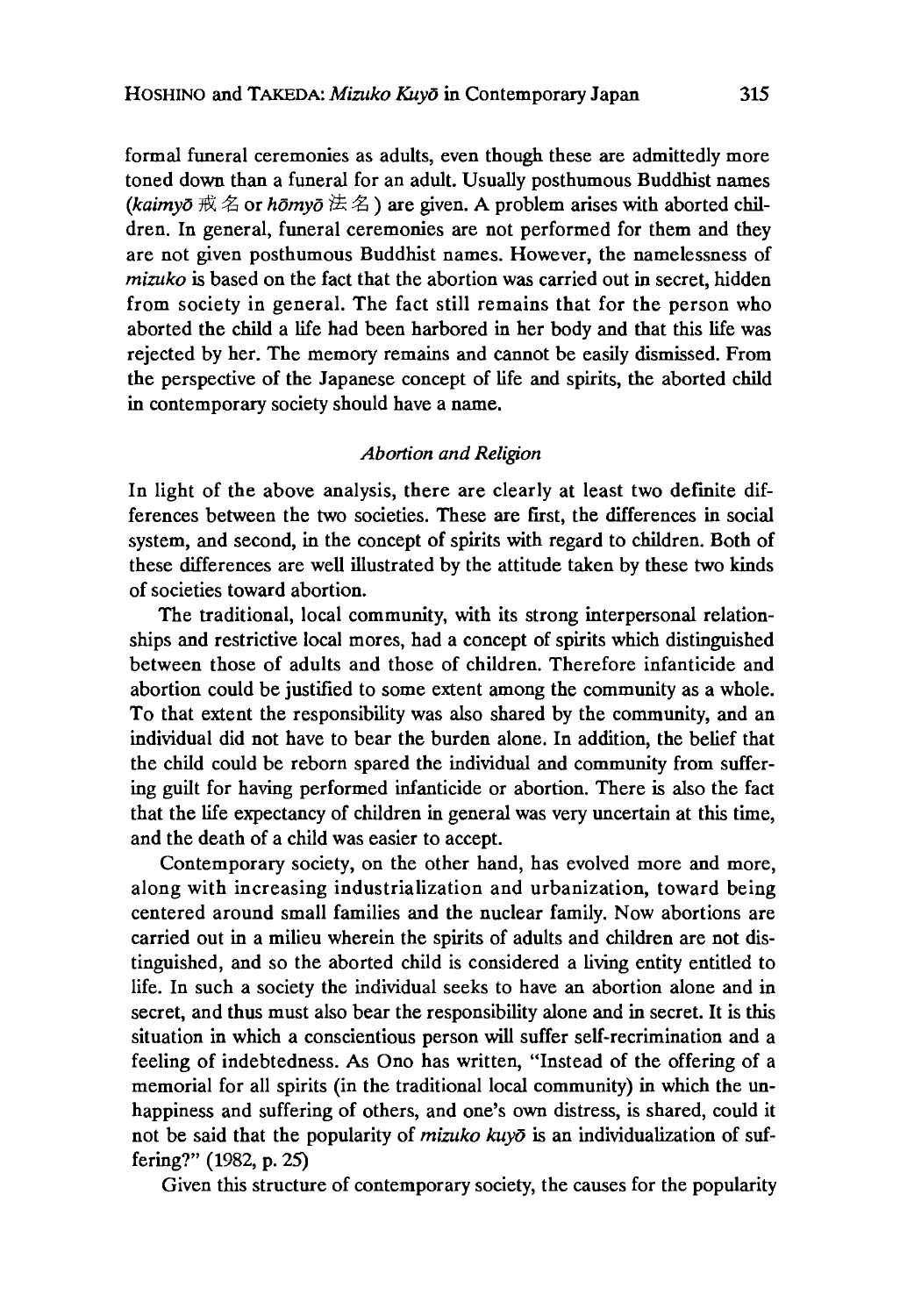of *mizuko kuyo* become clear. As Brooks has pointed out, behind this increasing popularity are the "conflicting feelings" of those who undergo abortions. On the one hand there is the feeling that abortion goes against the principle of respect for life. On the other hand is the belief that spirits of *mizuko* who are not memorialized are potentially dangerous, i.e. there is a fear of suffering from a "curse" (Brooks 1981, pp. 133-137). Abortion in contemporary Japan is not unavoidable or necessitated by natural calamity, but is carried out by individual will in the midst of material prosperity, against a child whose probability of dying before reaching maturity is otherwise extremely low, and who has become "humanized" in contemporary society. This results in a feeling of indebtedness and self-recrimination and a search for a cause and effect relationship which finds the reason for one's happiness or unhappiness in the fact of an abortion.2 In addition, anxiety of a possible curse from an aborted baby, based on this feeling of indebtedness, comes from the aforementioned development that children are now considered as being in the same category as adults (the "humanization" of children). In traditional society the spirits of the children were not considered as possible purveyors of a curse, whereas in contemporary society the spirits of children are treated the same as the spirits of adults, and thus have the potential for casting a curse.

We can thus say that contemporary *mizuko kuyo* has the purpose of providing comfort from the feeling of indebtedness and anxiety which comes from a fear of this curse. Examples to illustrate this point are easily found, such as the writings of Hashimoto Tetsuma of the Shiunzan Jozo-ji on the transformation of such curses to worldly benefits through performing memorial services, notes such as *omoidegusa* 想い出草 (unpublished reminisces) by pilgrims to Jikishi-an in Kyoto, or the pamphlet *Yasuragi* やすらぎ (Comfort) published by the Benten-shū. For one concrete example, let us look at some of the unpublished notes known as *omoidegusa:*

After having one miscarriage and aborting one child, we were blessed with two children — one boy and one girl—and I am now living happily with both my husband and aunt.

However, I feel heartbroken when I think of that child (which I aborted) and think of what it would be like if the child was alive.

I am now thirty-six years old, and I think that many different experiences, though some are very sorrowful and painful, help one to grow and mature.

I also had a romantic relationship [when I was young] which ended with me crying the night away, but this experience has made me stronger. I want to tell young people to face life resolutely, and not be

*2* Brooks, referring to Nakamura (1967, p. 143), attributes this to the "non-rational or nonscientific habits . . . among many Japanese" (1981, p. 134).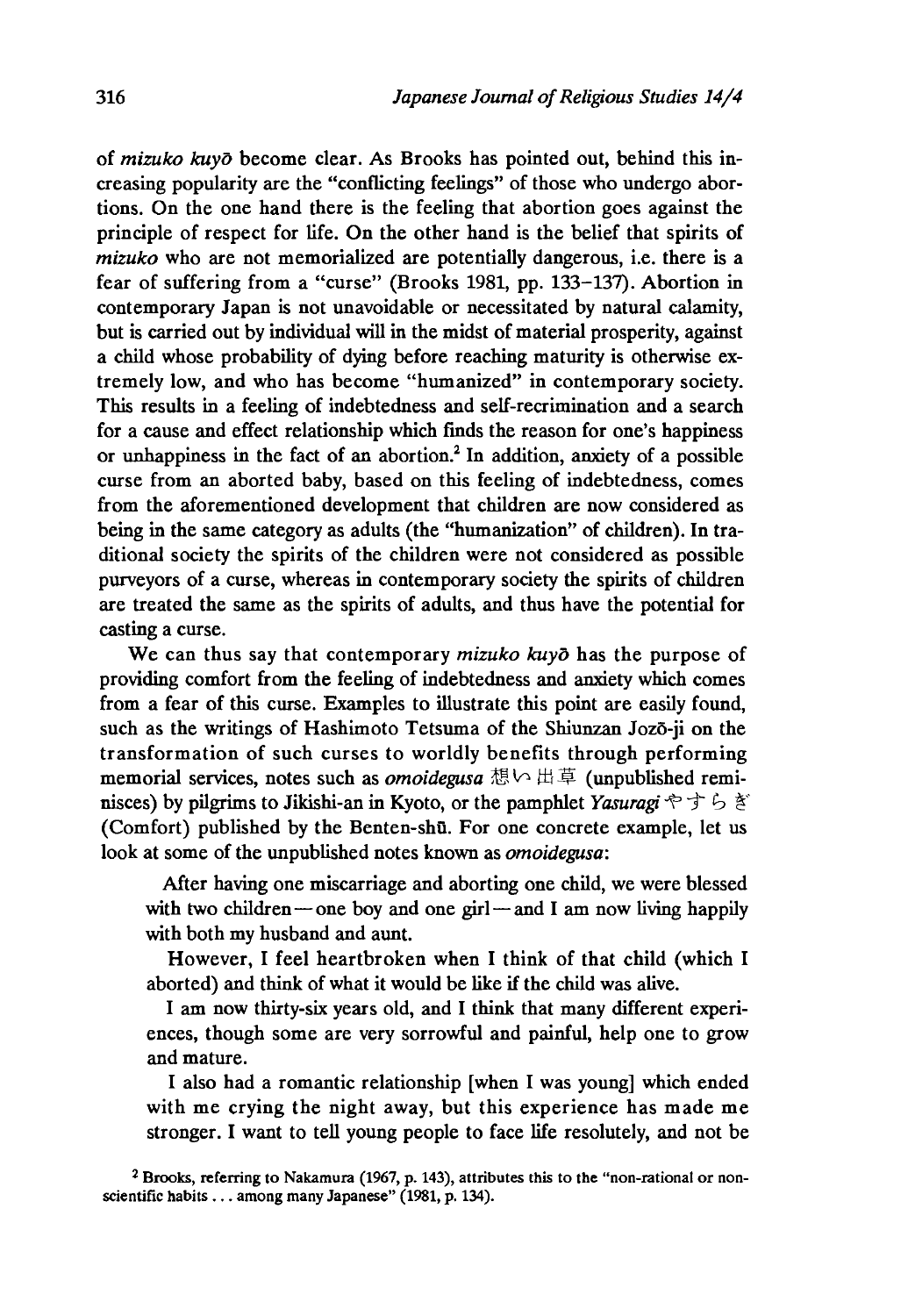disheartened.

I look forward to continuing self-improvement.

Finally, a few words on *mizuko kuyō* and the practice of religion in general in contemporary Japan. Morioka categorizes the relationships between contemporary people and religious institutions as follows:

1.Temporary *(ichijiteki* — 時的)relationship. A relationship which does not continue steadily for a long period, but is a temporary relationship based on a short-term need.

2. Surface *(hydmenteki* 表面的)relationship. A merely outward or superficial relationship which does not penetrate to the deepest dimension of the personality.

3. Beneficial *(koriteki* 功利的)relationship. A relationship based on worldly benefits *(gense riyaku* 現世利益 ).

4. Liberated *(kaihdteki* 開放的 )relationship. A relationship which is not restrictive but is liberated from the narrow confines of the traditional family temple relationship (1981, p. 93).

These relationships to religious institutions that Morioka points out as indicative of a nuclear-family based society in this age of urbanization are very pertinent to *mizuko kuyō*. For example, *mizuko kuyō* is in almost all cases a temporary relationship. There is no formal funeral, and any follow-up services are done at the discretion and convenience of the individual. It is a superficial, surface relationship, because it ends as soon as one is set free from any possible curse and is thus comforted. It is a mutually "beneficial" relationship for the same reason. It is a "liberated" relationship because in most cases the person seeking to offer a memorial service does not go to the family temple but to a place with which one has little or no previous connections. We can conclude that *mizuko kuyo* fits right into the pattern defined by Morioka as typical for contemporary religious activity in Japan.

## *Memorials for Pets and Dolls*

Finally, some comments concerning memorial services for pets and dolls. As we mentioned at the beginning of this article, memorials for animals and tools which are beneficial to human society have traditionally been the objects of "memorial" services. This practice continues today, in a sense, in the form of memorial services for pets and dolls. Of course memorial services for useful animals, such as farm animals, and tools used in one's work, also continue as before.

The belief that animals and even inanimate objects possess some form of "spirit" or "soul" is as common among the Japanese today as it was in the past. How does this relate to the current cases of memorial services for pets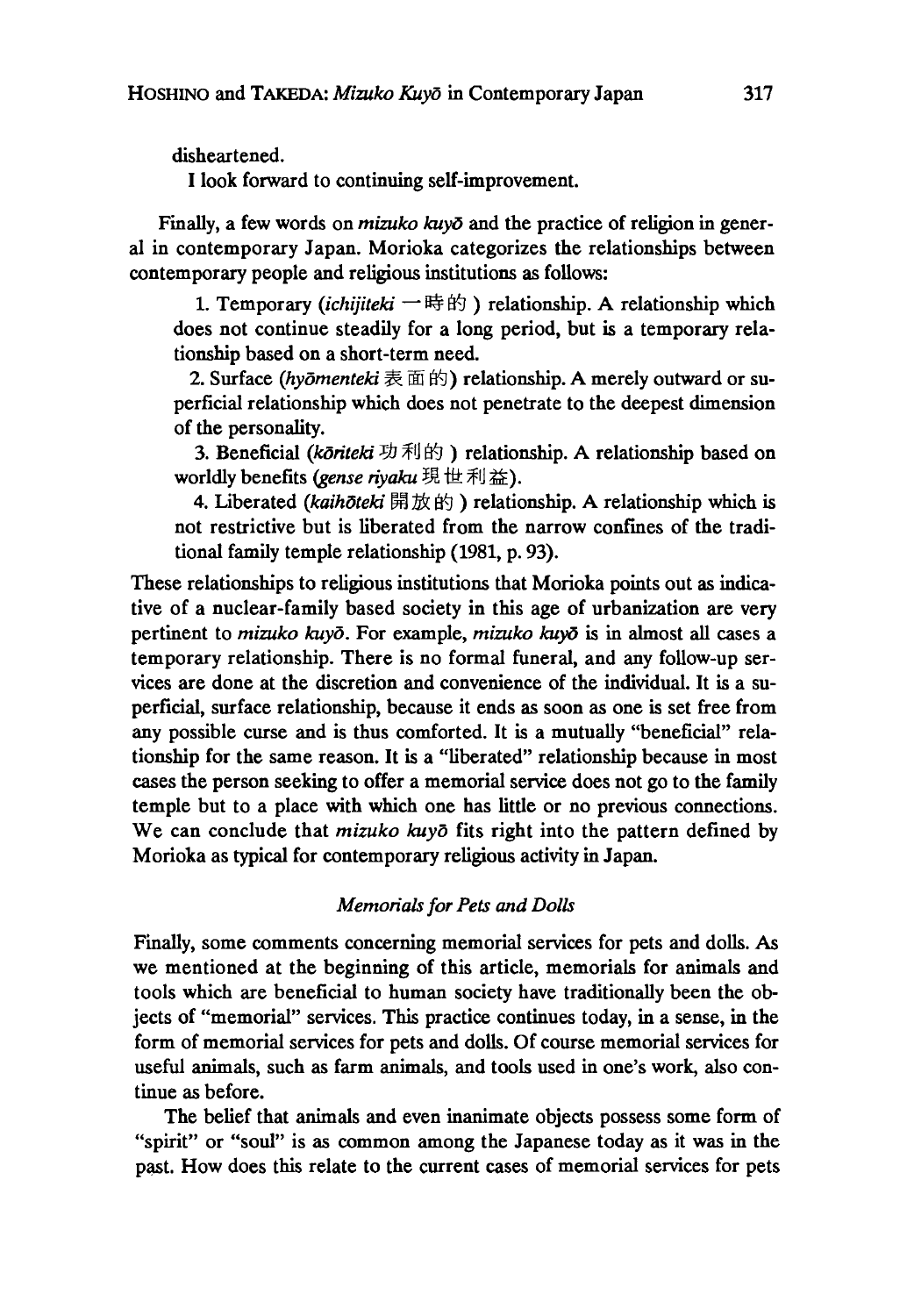and dolls? We believe that memorial services carried out in contemporary Japan for pets and dolls are fundamentally different than those carried out in the past for animals. On the one hand the belief in the presence of spirits in these objects is the same. This is illustrated by the following story printed in the 9 September 1984 issue of the Asahi newspaper. The residents of Urawa City in Saitama Prefecture had submitted a petition to the city government that the dead bodies of animals not be disposed of and burned with regular waste material, and the city was considering the construction of a separate furnace specifically for the cremation of pets. According to our finding, about twenty of the cities in a certain suburban area of Tokyo do not at the present time burn the bodies of pets along with the garbage, but have commissioned the handling of such pets to a certain private dog and cat cemetery. It is clear that even government agencies in Japan are not comfortable with handling the bodies of pets as just so much garbage. The idea that "all sentient beings possess the buddha nature" is alive and well in modern Japan, but a fundamental difference has arisen in contemporary society concerning the place of animals. The basic unit for society today is the nuclear family, and these families have fewer members. Since there are fewer children, those children have fewer brothers and sisters, and often animals — pets — have become substitutes. In the case of older couples, animals become substitutes for children. The fact that animals are becoming "humanized" is reflected in the facts that their sphere of life is widening into areas formerly reserved only for human beings, such as their being considered a member of the family, and that there are now an increasing number of magnificent cemeteries and family columbariums run by pet professionals specifically for dogs, cats, or other pets after they die. This trend cannot be explained merely by the lack of space in the city to continue the practice of traditional society, or in the countryside, where pets were privately buried in one's garden or back yard.

The same can be said for the memorial services for dolls. Since ancient times dolls were considered vehicles for spirit possession, and often services *(ningyō okuri*  $\land \nexists \< \>$ ) were held to send the doll's "spirit" on to the next world, but in the present day we find a tendency to consider a doll as a member of the family, just as "animals" became "pets." The same "humanization" has occurred.

These animals and dolls, which in traditional society were considered by the community and workers as objects which contributed to the welfare of human society, are in contemporary society considered the private possessions of individuals, and are gradually becoming "humanized." It is at this point that we find commonality with *mizuko kuyd.* The characteristic relationships between contemporary people and religion outlined by Morioka can be seen here in that the funeral services for these pets are conducted by the individual owner apart from the aegis of the family temple; the relationship is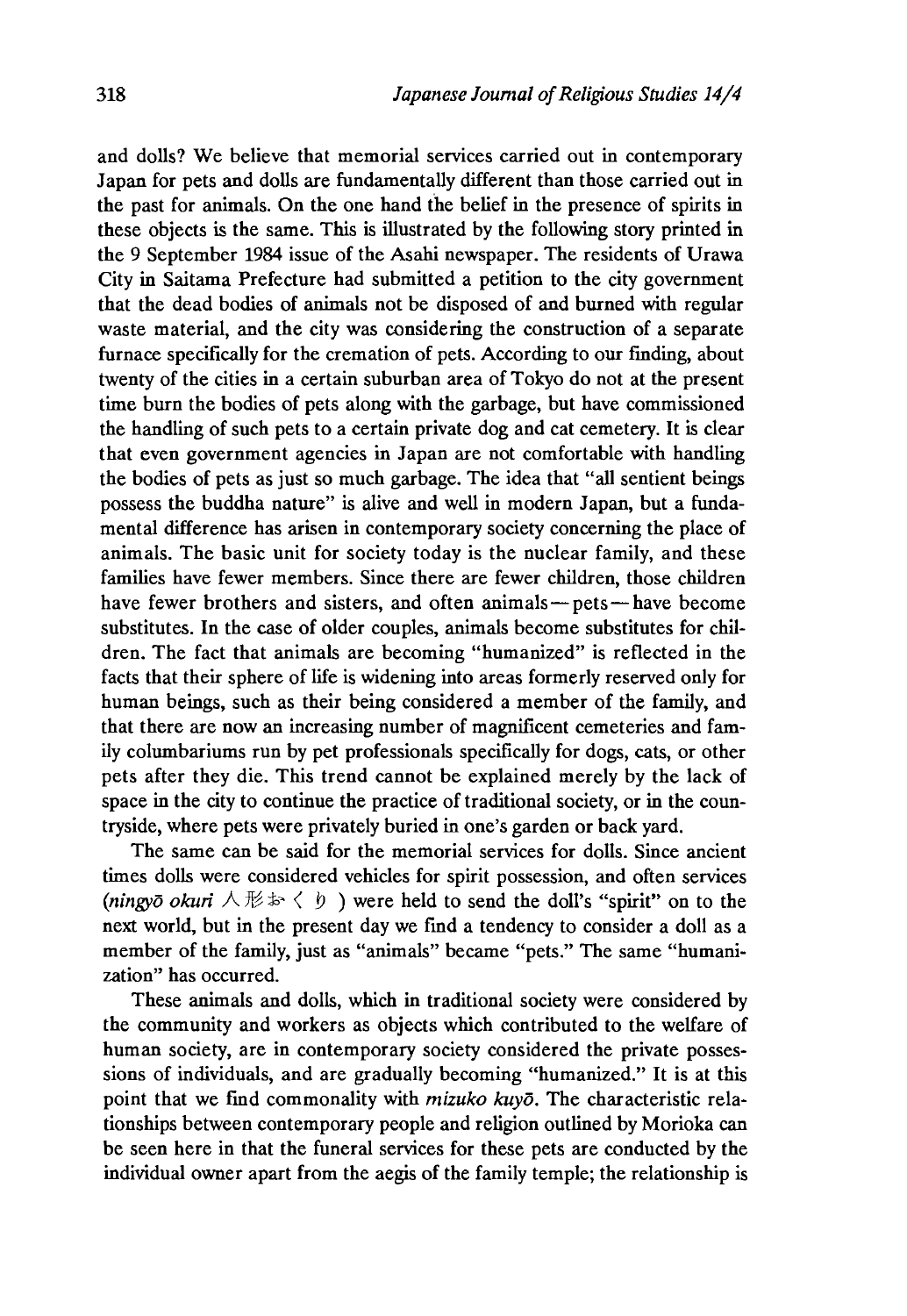temporary, as seen in the typical contract with a pet cemetery for only three years, and so forth.

We can conclude with the comment that although memorials for animals and tools by communities and professional groups continue as in traditional society, these kinds of memorials have split into two streams. The fact that memorials are now for pets and not merely "animals" is the most conspicuous aspect of such memorials in contemporary Japan.

## **REFERENCES**

#### BROOKS, Anne P.

- 1981 *Mizuko kuyd* and Japanese Buddhism. *Japanese Journal of Religious Studies* 8/3-4:119-147.
- CHIBA Tokuji千葉徳爾 and OTSU Tadao大津忠男
	- 1983 *Mabiki to mizuko* 間引きと水子 [Infanticide and *mizuko].* Tokyo: Nōsan Gyoson Bunka Kyōkai.

HOSHINO Eiki 星 野 英紀 and TAKEDA Dōshō 武田道生

1985 Fu no seishinsei to yasuragi — Gendai mizuko kuyō no teiryū 負の精 神性とやすらぎ一現代水子供養の底流[Indebtedness and comfort — The undercurrents of *mizuko kuyō* in contemporary Japan]. *Shinri to*  $s\bar{o}z\bar{o}$ 真理と創造[Truth and creation] 14/2:116-126.

MORIOKA Kiyomi 森岡清美

1981 Gendai shakai no ningen to shūkyō 現代社会の人間と宗教 [Religion and man in contemporary society]. In *Jurisuto zdkan sogo tokushu 21—Gendaijin to shukyD*ジュリスト増刊総合特集21— 現代人と宗教 [Jurist (extra number-special issue) 21—Religion and contemporary man], Tokyo: Yuhikaku.

MURAMATSU Minoru 村 松 稔

1983 Jinkō ninshin chūzetsu no tōkeiteki kansatsu 人工妊娠中絶の統計 的観察[A statistical study of abortions], *Shukyd to gendai*宗教と現  $\uparrow$  4/5 (May):14-18.

NAKAMURA Hajime中村 元

- 1961 *Nihonjin no shii hoho* 日本人の思惟方法[The ways of thinking of Japanese people]. Tokyo: Shunjūsha.
- 1967 Basic features of the legal, political, and economic thought in Japan. In *The Japanese Mind: Essentials of Japanese Philosophy and Cul*ture, Charles A. Moore, ed. Honolulu: The University Press of Hawaii.